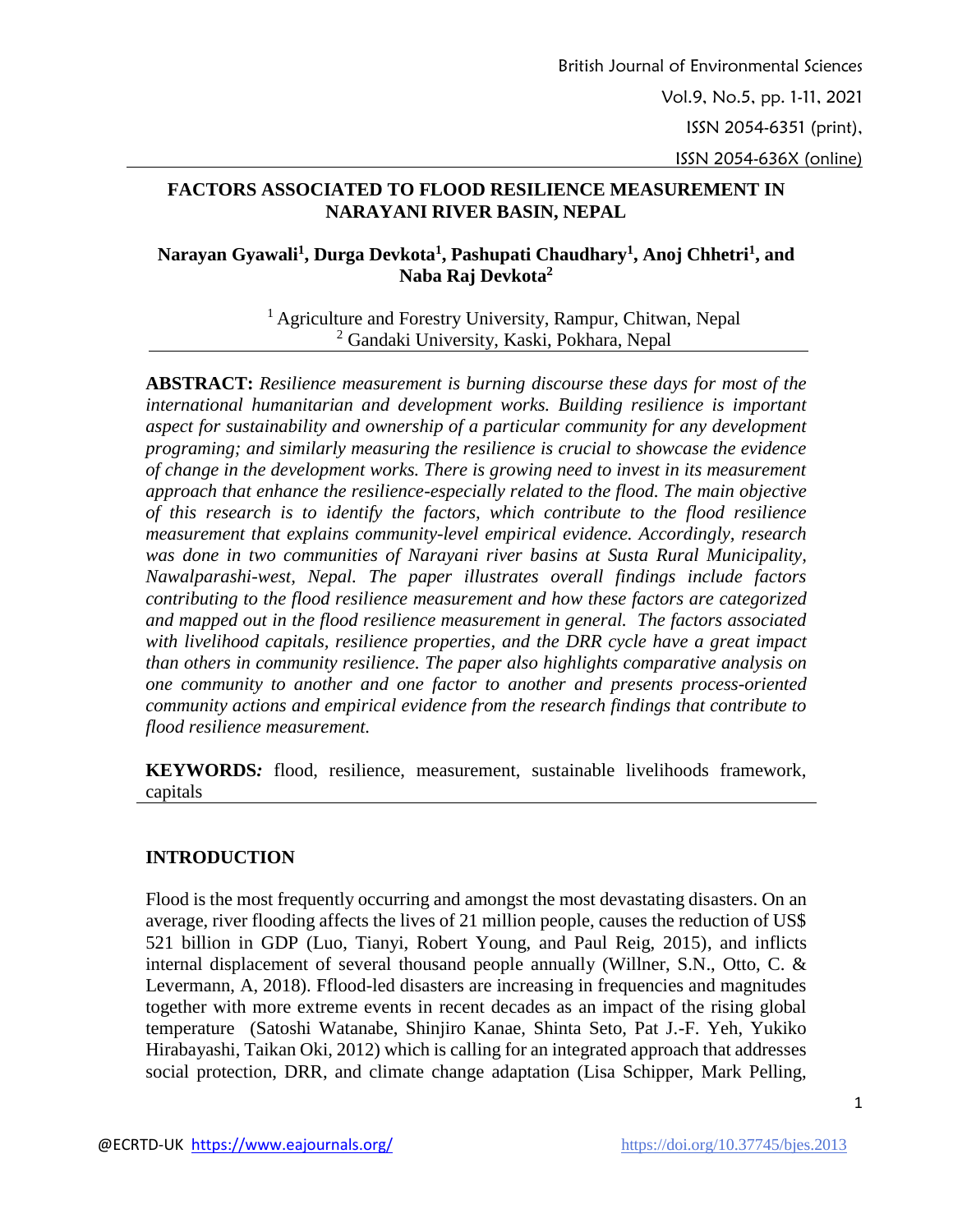2006). Floods affect more people globally than any other natural hazards; they can literally wash away the assets and resources overnight what communities have earned over the years as part of their income and livelihoods options (Szoenyi, Michael, Finn Laurien, and Adriana Keating, 2020).

In Nepal, floods are expected to affect 156,600 people every year (WRI, 2011). The annual flooding has led the affected communities and households with more poverty and marginalization (Myron B Fiering, 1982). The losses from the annual flooding in Nepal are considered a serious problem to the governments. Every year, it becomes a hotcake of the discussion to government, security persons, and victims. Agricultural land in the Terai region has been degraded in Nepal through floods.

#### **Defining resilience**

Resilience is the capacity that confirms shocks and stressors do not have consequences regarding long-lasting adverse development (Hoddinott, John, 2014). Household resilience is the household ability to adapt, mitigate and recover from the stresses and shocks. Resilience is an ability of a household or community to cope, withstands and recover or manage during and after the disaster. The resilience capacities are a set of attributes, skills and conditions that are known to permit households to achieve resilience in the face of shocks and stresses.

#### **Community flood resilience**

A community is considered as resilient to flood when it can function as well as withstand critical systems under flood stress which are caused by and acclimatized to the changes in the livelihood assets such as social, economic and physical environment; and be independent if external resources are cut off or limited." (Mueller, M., Spangler, T., & Alexander S., 2013). A flood community resilience defining feature is the extent to which communities can combine collective actions and social capital effectively in response to flood shocks and stresses. Social capital is viewed as one of the key capacities at the household level that have a direct bearing on resilience to flood. In a larger population, the interplay that take place between and within a larger population are dynamic and complex.

#### **Flood resilience measurement**

Flood resilience measurement enables to assess and demonstrates the on-the-ground impact of improvements. To tackle with the resilience measurement related issues, different versions of disaster resilience indicators have been proposed by numerous national and international donor agencies, and also have developed a few regional disaster resilience indicators (Bakkensen, Laura A., et al., 2017). Indeed, there are several forms and type of resilience measurement framework as developed at local verses national level; and associated factors are also different substantially as per level of associated measurement frameworks. Since this paper focused on flood resilience at the community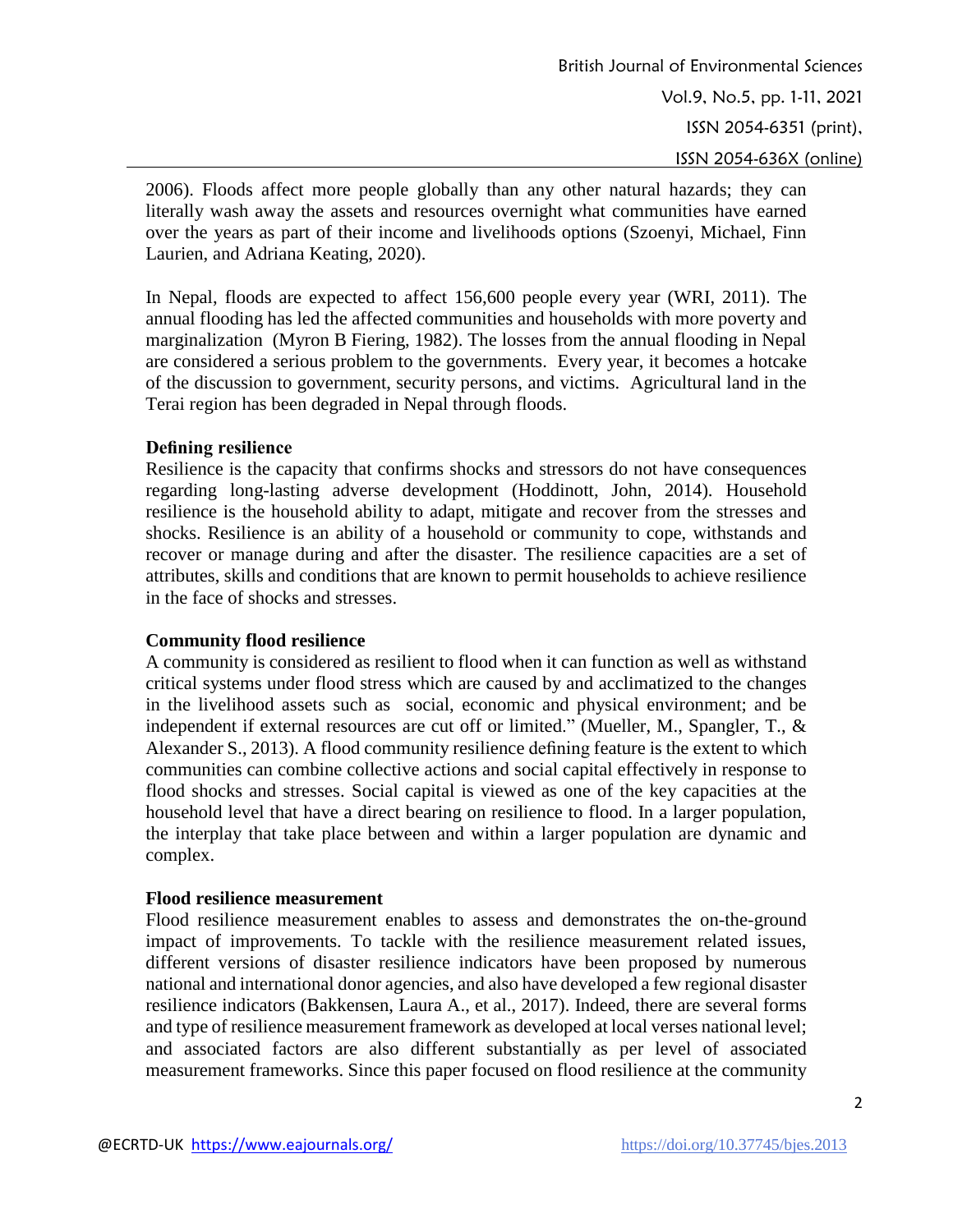level, and it explored many factors systematically and extensively which contribute to flooding resilience measurement associated factors with livelihood capitals, resilience properties, resilience themes, and the DRR cycle.

# **MATERIALS AND METHODS**

Paklihawa and Kudiya communities of Susta Rural Municipality of Nawalparasi-west district under Lumbini Province, Nepal were purposively chosen to collect and examine empirical evidence of the factor associated with flood resilience measurements. Kudiya and Paklihawa are the most flood-prone communities in Nawalaparshi-west district and these communities are most vulnerable to monsoonal flooding almost every year. The communities regularly impacted and responding to flood events were considered the most suitable for the research work as it would provide community-based evidence in identifying the factors associated with the flood resilience measurements. The mixed research method was applied to collect both qualitative and quantitative data. Primary data was collected by administering household surveys within 402 households of the respective communities, which was supplemented by information gathered using 4 Key Informant Interviews (KII) and 4 Focus Group Discussions (FGD) in the two communities. The secondary data collection included a review of literature, articles, published and unpublished materials, and books.

The data analysis was done by calculating the indexing value. By taking the basis from other relevant references (Pandey, R., & Jha, S., 2012), a standardization approach of calculating Index was developed. This approach was chosen because it facilitates the indexing easily in comparison to the households and communities with the given indicators, and to the development of composite indices. With this method, a simple  $0 -$ 1 index was calculated for each indicator using the following formula:

For household *h* and value of indicator *i*,  
Index 
$$
_{h,i} = \frac{i_h - i_{minimum}}{i_{maximum} - i_{minimum}}
$$
 (after Motsholapheko *et al.* 2011; Pandey and Jha 2012)

With this formula, every question had multiple options to choose a response, and each of these options had an associated score. Based on this score, each household was given a score for each question. Then the average score of all households was taken by study sites for all the relevant questions for a given attribute, e.g., when calculating a score for livelihoods capitals, all the score of all the households is averaged by livelihoods components, i.e. for social, human, physical, economic and natural capitals. Likewise, index scores for all flood resilience attributes like 4R (Robustness, Rapidity, Redundancy and Resourcefulness), Disaster Risk Reduction (DRR) cycle, etc. were calculated accordingly.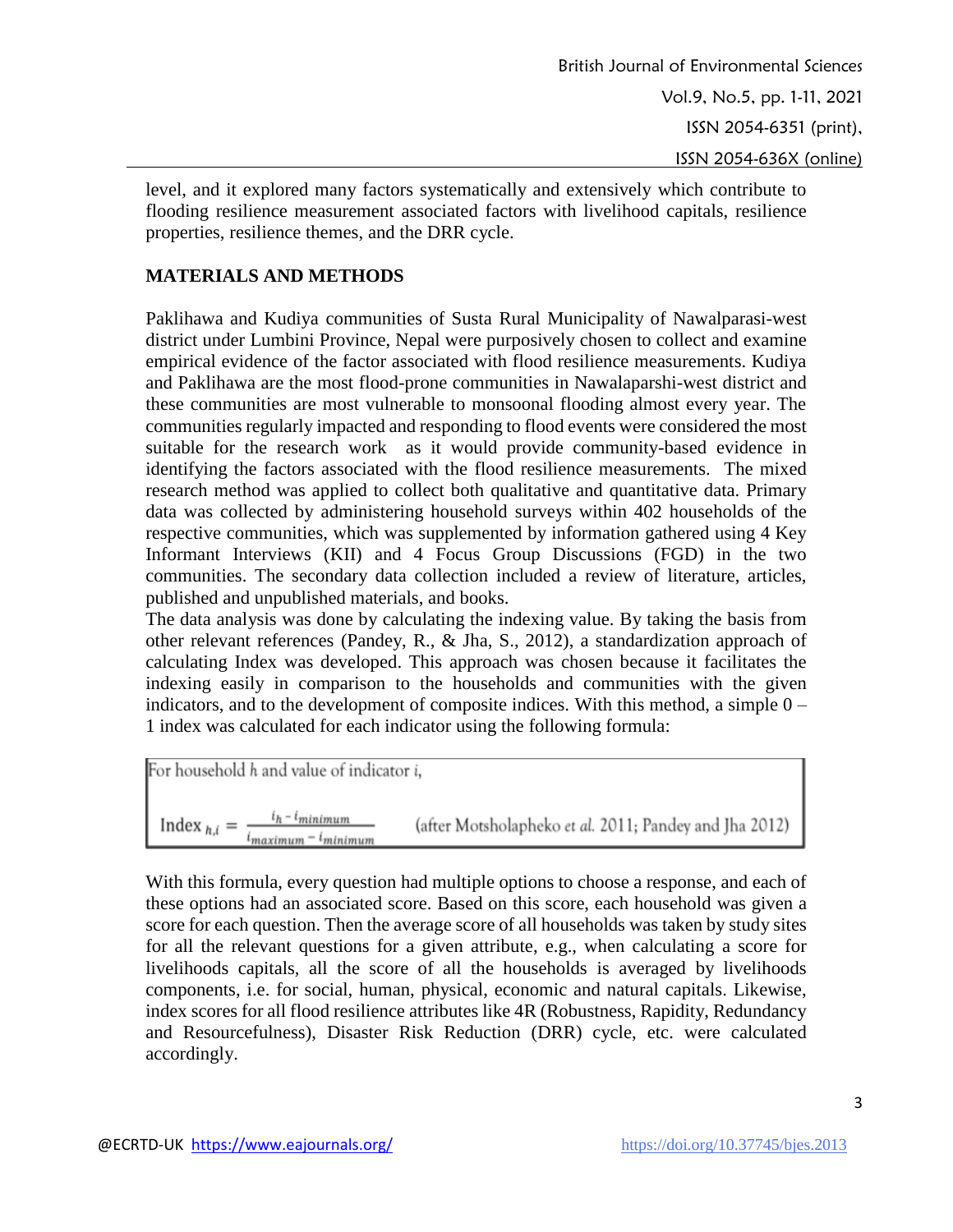# **RESULTS AND DISCUSSION**

#### **Demographic characteristics of respondents**

Out of 402 respondents, about three fourth of them were female compared to about two fifth male. Higher respondent's age groups (n=286, 71%) fall under 26-50 years categories (Table 1)

| Age Group (years) | Female         | <b>Male</b>   | <b>Total</b>  |
|-------------------|----------------|---------------|---------------|
| $15 - 25$         | $16(7.05\%)$   | 13 (7.43 %)   | 29 (7.21 %)   |
| $26 - 50$         | $168(74.01\%)$ | 118 (67.43 %) | 286 (71.14 %) |
| Over 50           | 43 (18.94 %)   | 44 (25.14 %)  | 87(21.64%)    |
| Total             | 227 (100 %)    | 175 (100 %)   | 402 (100 %)   |

**Table 1: Age distribution of respondents in Kudia and Paklihawa**

*Source: Field Survey, 2019*

There were different age groups of participants from age of 15 to over 50 years. 227 women and 175 males (total 402) participated in the survey, where 76 % women and 67% male participants were in the 26-50 age group.

#### **Table 2: Ethnic composition of the respondent in Kudia and Paklihawa**

|                     |           |              | <b>Grand</b> |
|---------------------|-----------|--------------|--------------|
| <b>Ethnic group</b> | Kudiya(n) | Paklihawa(n) | Total(n)     |
| Chaudhary           | 69        | 19           | 88           |
| Kanu/Kalawar/sah    | 30        | 15           | 45           |
| Majhi               |           | 19           | 26           |
| Mushar/Dalit        | 7         | 54           | 61           |
| Muslim              | 22        | 34           | 56           |
| Other               | 15        | 6            | 21           |
| Pahadi              | 40        | 14           | 54           |
| Yadav               | 12        | 39           | 51           |
| <b>Grand Total</b>  | 202       | 200          | 402          |

*Source: Field Survey, 2019*

Table (2) presents the ethnic composition of respondents who participated in the survey from of Kudiya and Paklihawa communities. Chaudhari, Pahadi, Kannu/Kalawar were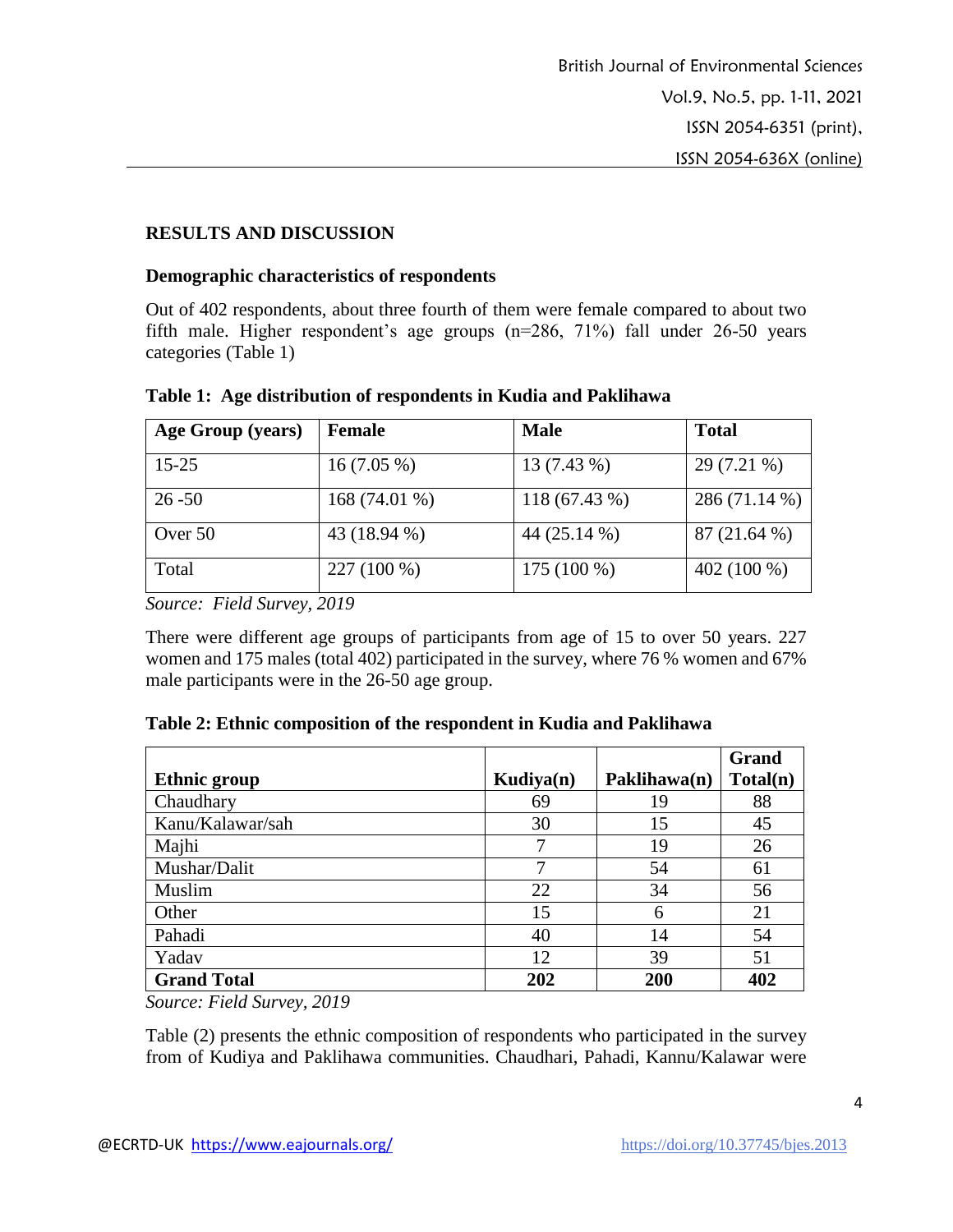the major ethnic groups in the Kudiya, while Mushar/Dalit, Muslim, and Yadav were major ethnic groups in Paklihawa (Table 2)

# **Livelihoods capitals**

The trend of capability of livelihoods capitals in Kudiya and Paklihawa in terms of flood resilience was similar (Figure 1). We found that financial and physical capitals are poor, but social and human capitals are stronger in both the communities. However, human and natural capital's index score is less in Kudiya than in Paklihawa. Due to the variation in the capital's index score, flood vulnerability is high in Kudiya compared to Paklihawa. Low economic values result in low community resilience (Said Qasim, Mohammad Qasim, Rajendra Prasad Shrestha, Amir Nawaz Khan, Kyawt Tun, Muhammad Ashraf, 2016). From the FGDs, it was also known that Paklihawa has Community Disaster Management Committee (CDMC) and more trained community people on the flood early warning, communication, and response mechanism, while Kudiya did not have such trained community human resources. Similarly, natural resources like plantation, water reservoir, landscape planning, are significantly less in Kudiya. The analysis of the capitals correlates the fact that the stronger the social capital of the community, the more resilient is the community (Sarita Panday, Simon Rushton, Jiban Karki, Julie Balen, Amy Barnes, 2021). Indeed, rural communities have their own local resources and assets which can be categorized into five capitals that include social, physical, human, economic, and natural (Chambers, Robert, and Gordon Conway, 1992). These properties help them to cope with the situation at the time of disasters. The richness in such capitals means the communities are more capable to mitigate, prepare, respond, and recover from the disaster.



**Figure 1: Scenario of livelihoods capitals in Kudiya and Paklihawa (n=402)** *Source: Field Survey 2019*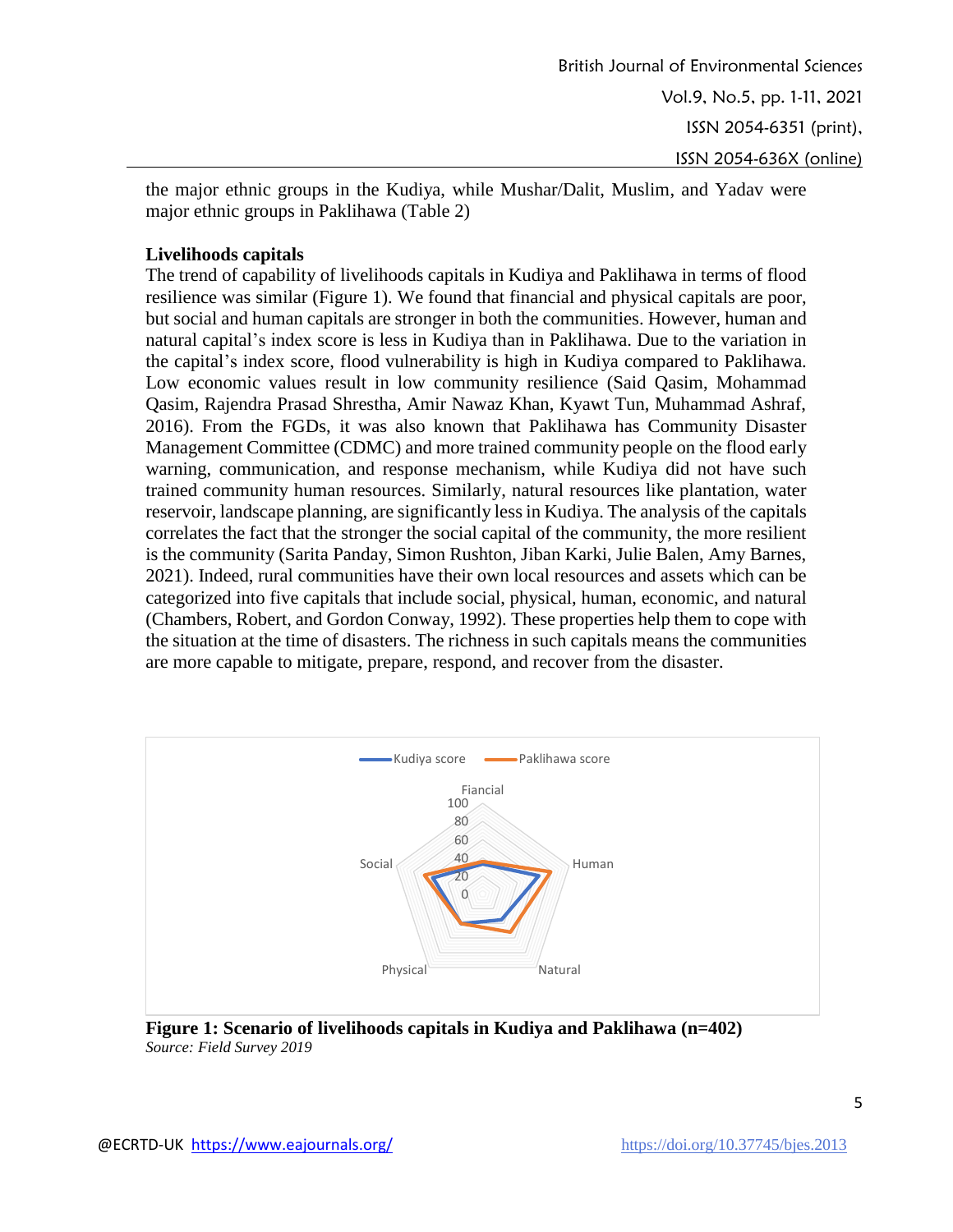# **Resilience properties**

Considering the flood resilience (figure 2) it was well revealed that rapidity and redundancy are weak while resourcefulness and robustness are good in both the communities. However, Kudiya is weaker in all four resilience properties based on 4R compared to the Paklihawa. From the KI and FGD as well it was known that due to poor economic capital, natural capitals, and physical capitals the rapidity and redundancy in both communities are weaker.

In an actual sense, rapidity, redundancy, resourcefulness, and robustness (4R) are the basic properties of resilience measurement (Szoenyi, Michael, Finn Laurien, and Adriana Keating, 2020). These are the community ability to cope, withstand and recover from the disaster. These properties are measured especially after the impact of disasters to know their ability to withstand and recover from the disasters.



**Figure 2: Resilience properties of Kudiya and Paklihawa (n=402)** *Source: Field Survey 2019*

#### **Disaster risk reduction and management cycle**

Mitigation, preparedness, response, and recovery are the capacities of the community especially considered during disaster risk management (Figure 3). These are also commonly used as different phases of the disaster risk management cycle (DRM cycle) and these are helpful to know the community's capacity to cope, withstand and recover from the disasters.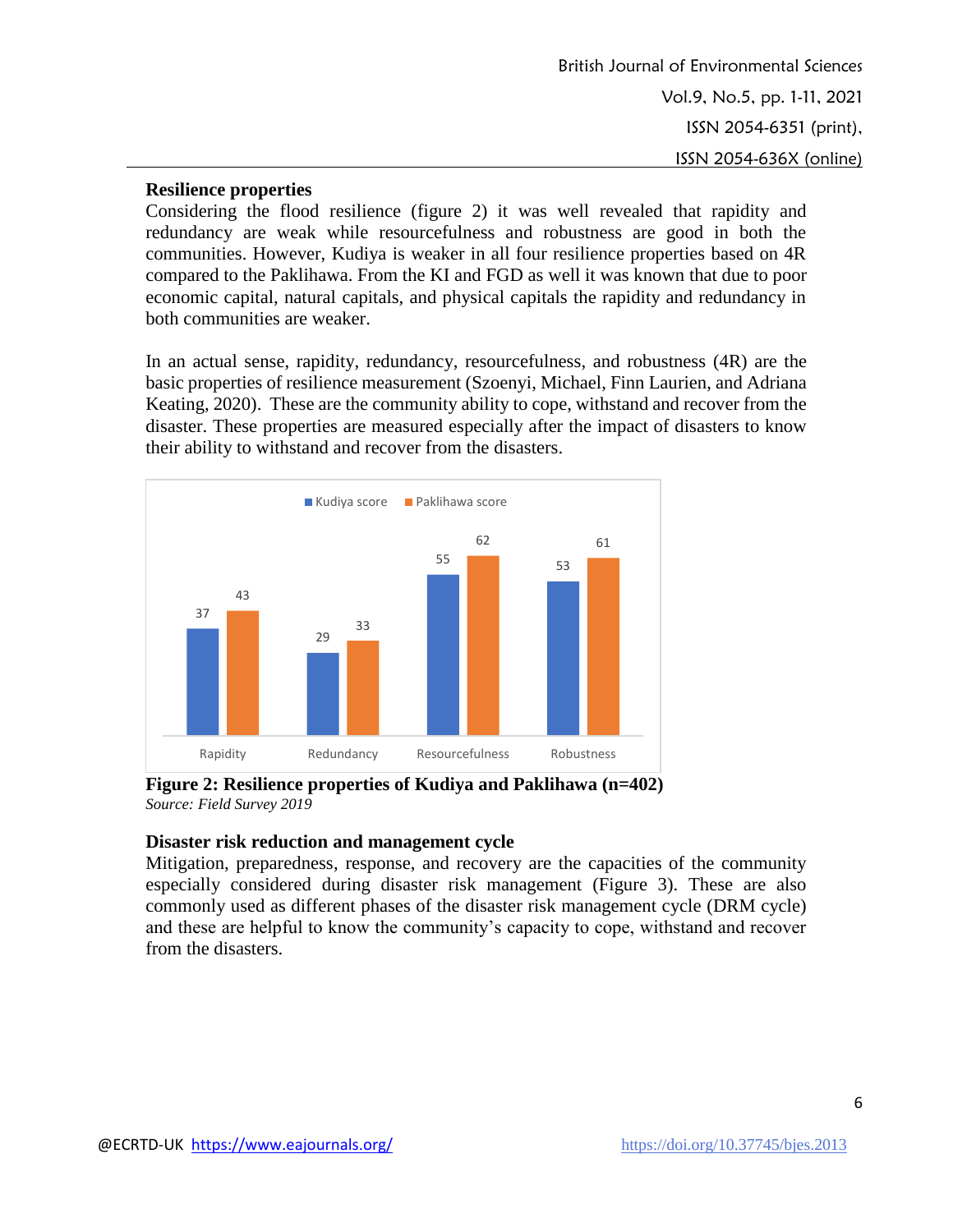British Journal of Environmental Sciences

Vol.9, No.5, pp. 1-11, 2021

ISSN 2054-6351 (print),

ISSN 2054-636X (online)





Considering the flood resilience, mitigation and preparedness capacities are in better condition while response and recovery capacities are below the average index value in both the communities of Kudiya and Paklihawa. Paklihawa is better with index values 76 and 64 compared to 60 and 55 respectively in mitigation and preparedness capacities of Kudiya (Figure 4). The capacity in response and recovery of both communities is the same with an index value *hi* 46, which is considered below the average value. During the KII and FGD, community people informed that both the communities are inundated by yearly monsoonal floods in the Narayani river, however, the level of flood impact is different in both communities. There are few permanent and semi-permanent structures supported by the government of India for flood mitigation and control whereas people are also aware to carry out some preparedness for coping with the flood, but they do not have adequate plans and resources to prepare, respond, and recovery-perhaps it is beyond their capacity. The key informants' who were representatives from the local government highlighted that they did not have sufficient financial and technical resources at the community level, which is a major reason for the response and recovery capacities of the communities to be below the average indexing score.



**Figure 4: Resilience capacities of Kudiya and Paklihawa in Disaster Risk Reduction and Management cycle (n= 402)**  *Source: Field Survey 2019*

7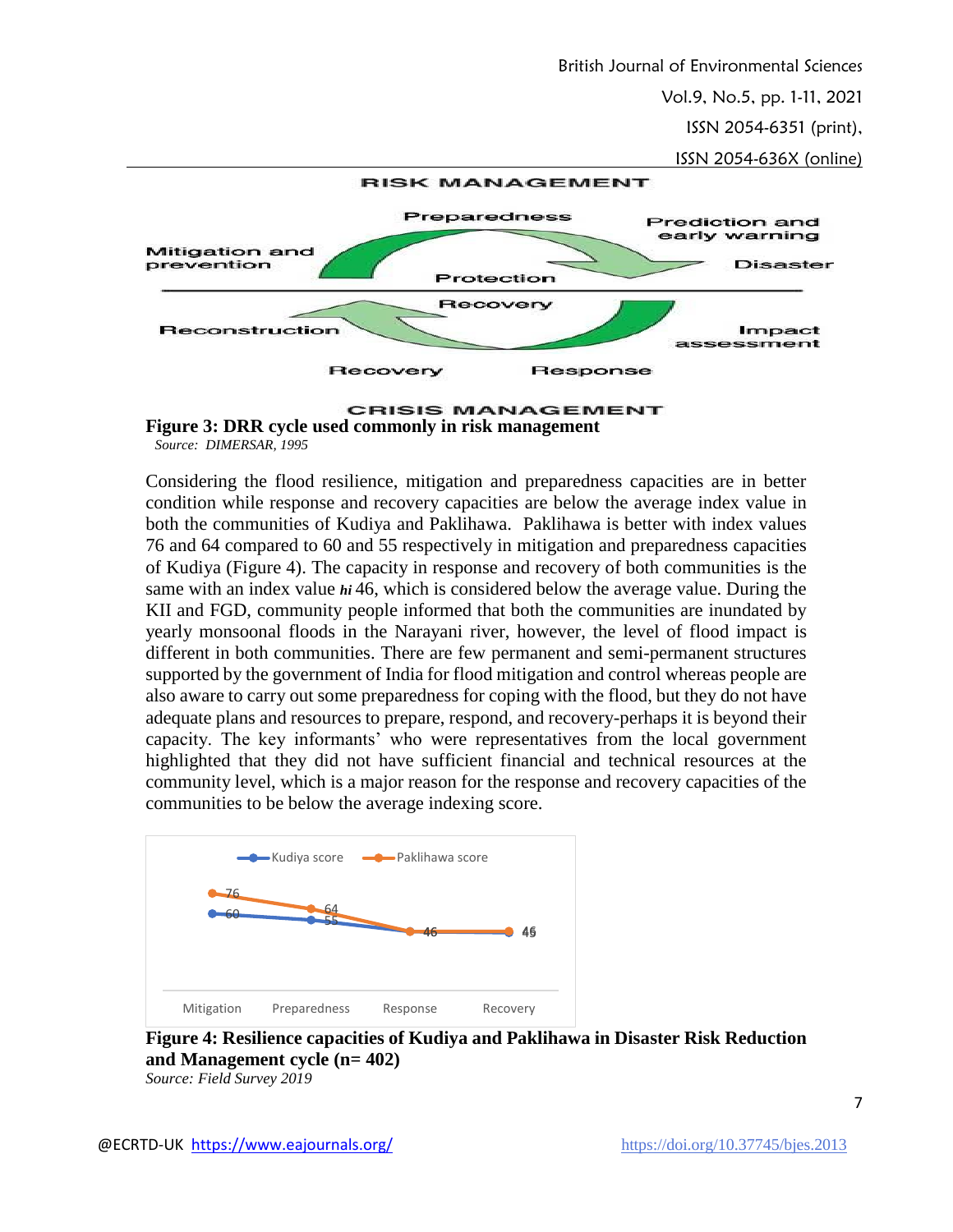British Journal of Environmental Sciences Vol.9, No.5, pp. 1-11, 2021 ISSN 2054-6351 (print), ISSN 2054-636X (online)

#### **Resilience theme**

The trend of resilience themes in Kudiya and Paklihawa communities are the same (Figure 5). Considering flood resilience, Paklihwas has better themes in life and health and social norms with an indexing value of 75. Life and health are the protection of human life in supporting human physical health and resources which is considered good in Paklihawa, but lifelines and livelihoods themes are below the average (with indexing value 33 and 27 respectively). Lifelines are essential systems or critical infrastructures that provide the resources or services for meeting the community's needs. On the other hand, lifelines and livelihood opportunities in Paklihawa are less, which has a negative effect on the community to cope, withstand and recover from the floods. Four flood resilience themes are below average in Kudiya, which makes it more vulnerable to flooding compared to Paklihawa. Findings of the FGD and KII also revealed the fact that community people lack the basic health infrastructures such as health posts, hospitals, and health equipment. Access to those facilities is difficult in the flood situation when the roads are wash away and sometimes even the health facilities are inundated. Due to being marginalized and poor, people in the community do not have better livelihoods option or diversification, which cause further vulnerability for above resilience themes. The regular flood affects the cultivable land, crops, and livestock and disrupts local markets and supply moving them into further poverty.



**Figure 5: Condition of resilience themes in Kudiya and Paklihawa (N=402)** *Source: Field Survey 2019*

#### **Resilience sources**

For the flood resilience and considering the local context of Nepal, 35 resilience sources were customized from the survey questionnaires, which were important and relevant to measure the flood resilience in the two communities, whereas there is different resilience source applied by different institutions for resilience measurement (Bulti, D.T., Girma,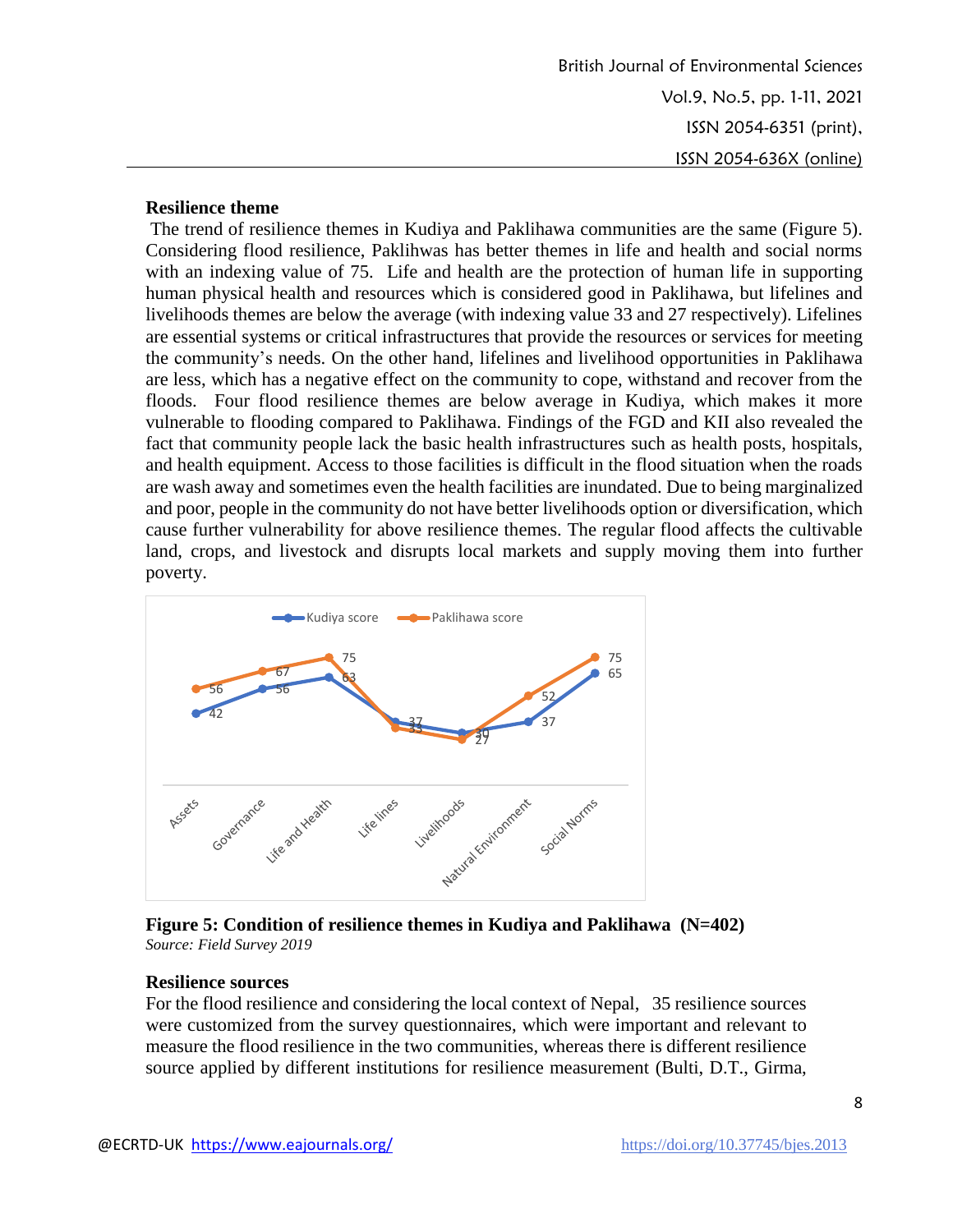# British Journal of Environmental Sciences Vol.9, No.5, pp. 1-11, 2021 ISSN 2054-6351 (print), ISSN 2054-636X (online)

B. & Megento, 2019)Considering the community actions for flood resilience, the condition and trend of resilience sources in Kudiya and Paklihawa are the same (Figure 6)It was well demonstrated that out of 35 resilience sources, only 8 sources have index value above 80, which is considered a stronger resilience source, but 13 out of 35 sources are below the average index value (less than 40) in both communities which are considered poor resilience scores. Comparatively, Kudiya has a poor index value in most of the resilience sources, which indicates more vulnerability to flooding. Key informant interview conducted with municipality representative of Susta Rural Municipality reported that they lack the knowledge to manage disaster risk reduction in a holistic approach. They are newly elected, need to learn more in DRRM, and will require external technical support to prepare a long-term plan addressing the issues of the flood-prone communities.



# **Figure 6: Resilience source influencing flood measurement in Kudiya and Paklihawa(n=402)**

*Source: Field Survey 2019*

The resilience as argued by (Birkmann, Jörn, 2006) can be interpreted through the positive movement or improvement of asset, process, and institution categories as, understood and measured through the Sustainable Livelihood Framework (SLF). Similarly, a positive increase in the score on ability to learn and self-organized among the communities also suggests a greater ability to adapt and transform in the community flood resilience. Increase in flood resilience of these communities can be defined through the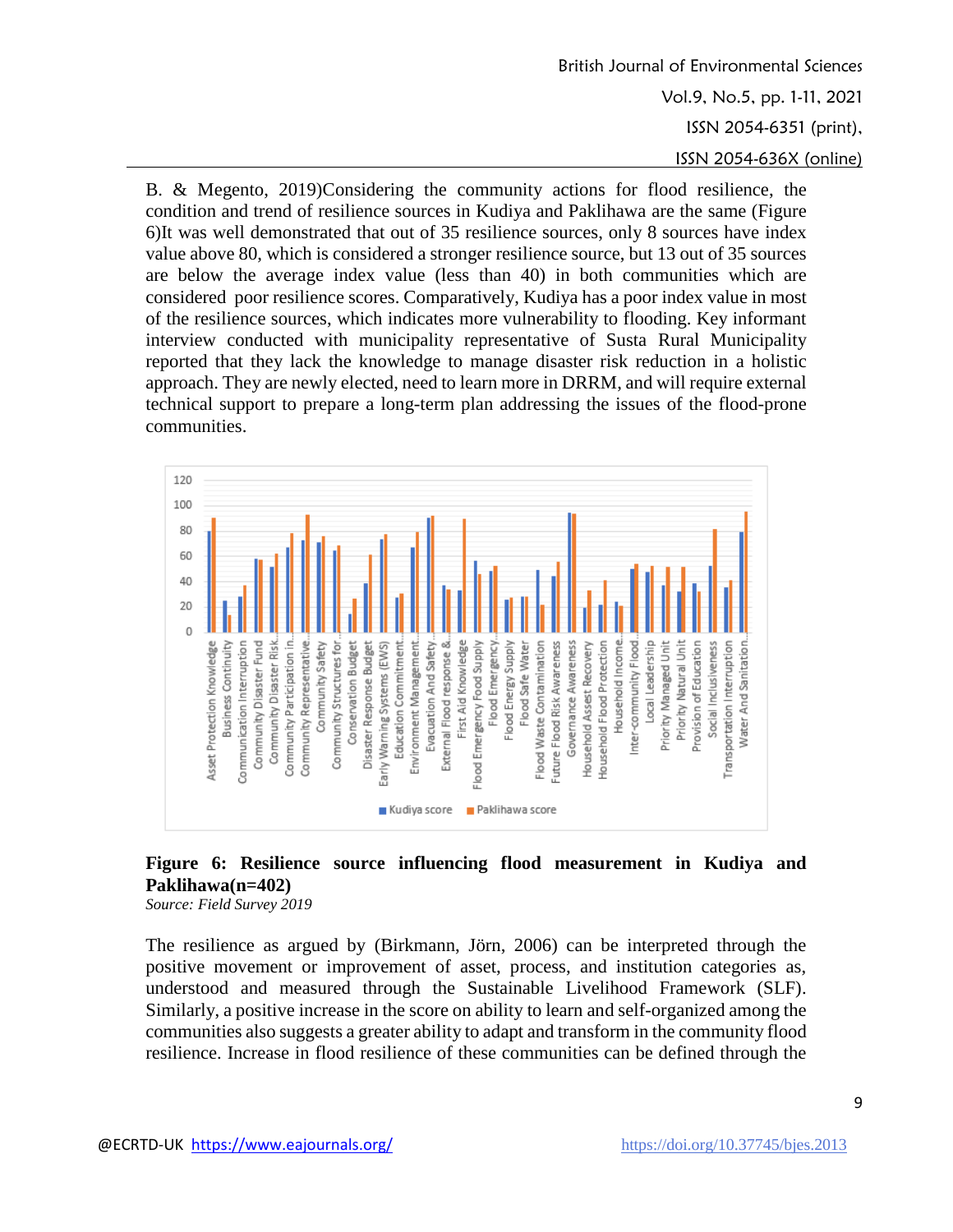net positive change in their various factor categories along with an increase in the indexing scores.

### **CONCLUSION**

It is important to identify the communities whose resilience is being addressed for measurement including their needs to be resilient to cope and withstand in order to reduce the impacts of those floods. The factors contributing to flood resilience measurements were found more associated with different resilience sources and capacities of the particular community. Indeed, it was well demonstrated that status of physical resources, capacities, systems, governance, and engagement of the community could make a significant difference in the flood resilience for mitigation, preparedness, response, and recovery from the floods. The impact trends of floods in both Kudiya and Paklihawa were similar but the flood impact level in the communities was different due to community actions, resources, and capacities available, which suggest that the factors analyzed in our study are quite relevant and useful to measure the resilience under rural flood-prone context of Nepal. The factors associated with the flood resilience measurements include livelihoods capitals, resilience properties, resilience themes, DRR cycle, and resilience sources. These research findings show that the lower scores coincide with the higher impact of flood in Kudiya than Paklihawa and have significance.

Likewise, the factors contributing to community resilience were found dynamic and correlated to natural, social, political, economic, physical, and human capital. The resilience 35 sources which were chosen at the community level are to be pursued more effectively by community-level actions in flood resilience measurement.

# **ACKNOWLEDGEMENTS**

The authors would like to kindly acknowledge the respondents and other participants of Paklihwa and Kudiya for their time and valuable inputs to the research. We would also like to thank the local government representative for providing honest feedbacks and inputs during the Key Informant (KI) interview and FGD. We would like to thank Prakash Karn for his technical inputs in the index scoring. Similarly, we acknowledge help and support of Rakesh K Shah for his technical inputs and feedback in the paper. We would also like appreciate to Shashank Tiwari for providing logistic supports at the time of writing this paper.